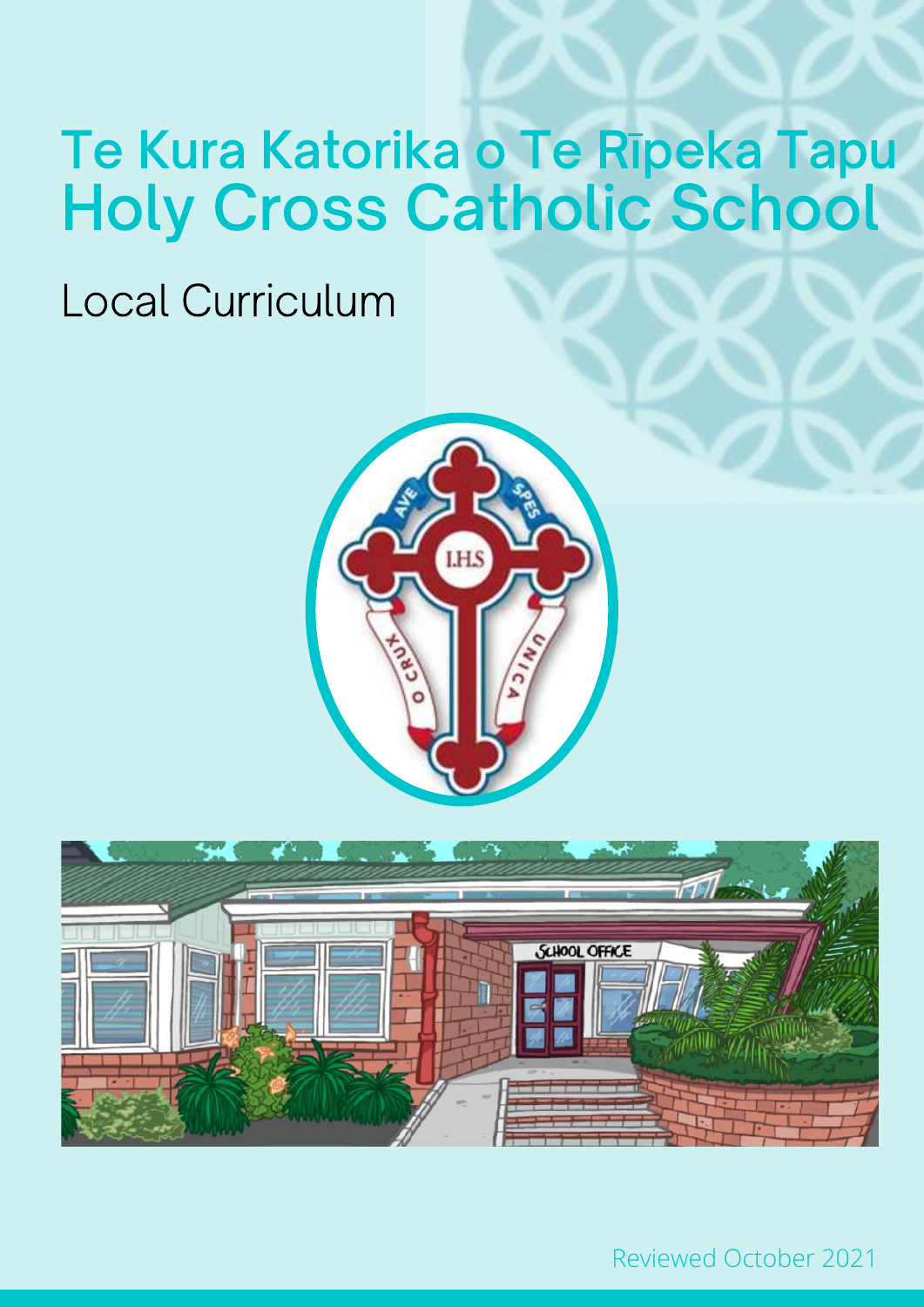# Table of Contents





| Religious Education, Reading, Writing, Mathematics11 |  |
|------------------------------------------------------|--|
| Science, Social Science, Technology12                |  |
|                                                      |  |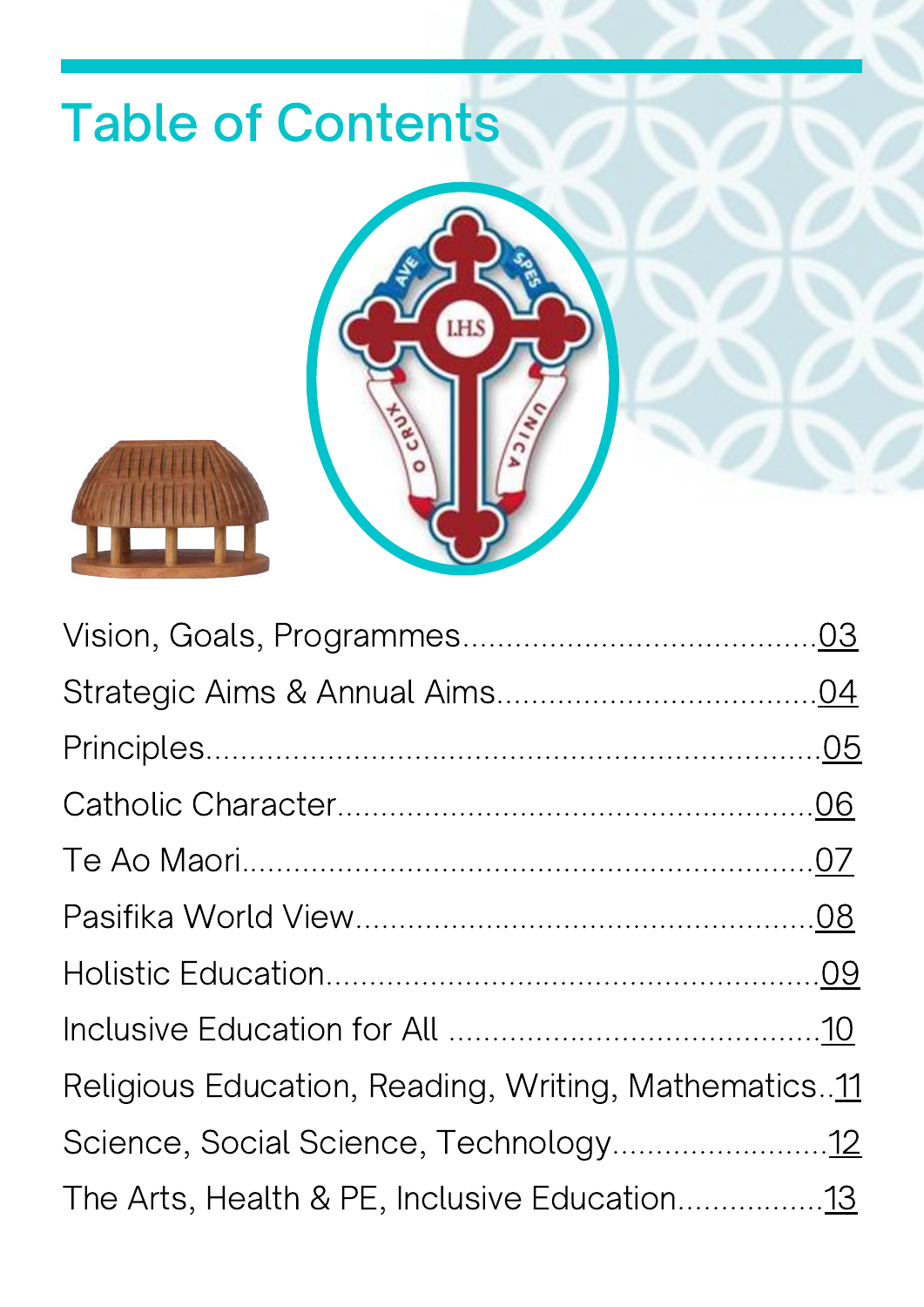# <span id="page-2-0"></span>**VISION** Huka Rautaki Strategic Direction

Te ako me te tipu i roto i a te Karaiti Learning and Growing in Christ



### GOALS

Nurturing a safe Catholic learning environment

Holistic achievement with students achieving at 80% in Literacy and Numeracy

Active student, parent, community engagement

Inclusive collaborative learning

Te Ao Maori and recognising New Zealand's cultural diversity.

PROGRAMMES \*Future Leaders

\*Extend potential

\*Mahi Tahi

\*Inclusive school

\*Te Tiriti o Waitangi

**TECHNOLOGY** Collaborative - Inquiry based Integrated ICT environment

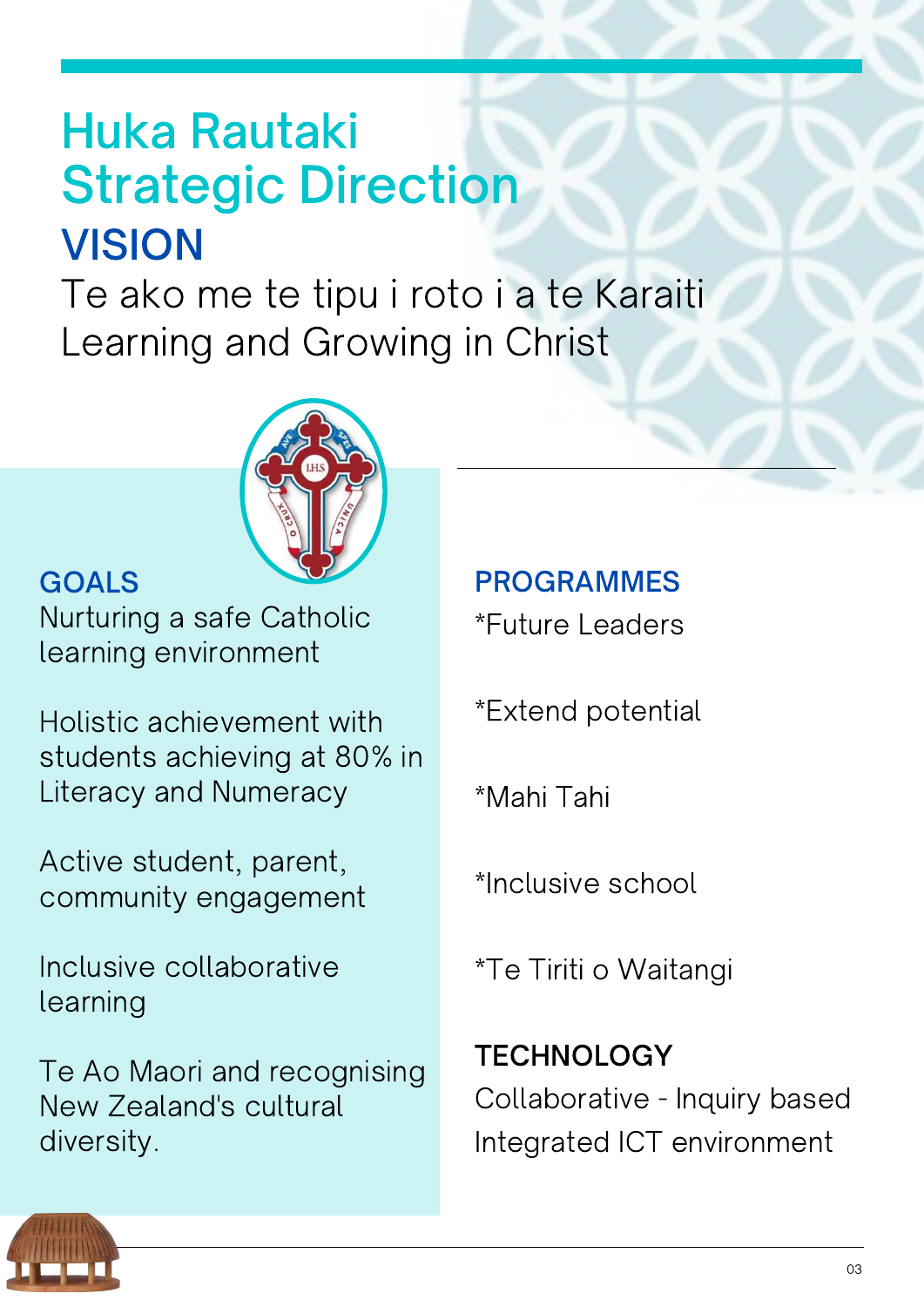# <span id="page-3-0"></span>Strategic Aims & Annual Aims

Z  $\mathbf{\Omega}$ ιØ  $\bm{\gtrless}$ 그 āin  $\mathbf{\Omega}$ **d**  $\mathbf{\Omega}$ **d** uta $\mathbf{\Sigma}$ ၯ trategic Aim ഗ

# Whāinga ā-T Annual Aims

**Nurturing a safe Catholic learning environment**

### Future Leaders

To build the capacity of staff and children to be Future Leaders in Catholic Schools.

**LHS** 

80% in Literacy and

### Extend Full Potential

All akonga particularly our Maori and Pasifika akonga are able to access the New Zealand Curriculum through Digital Literacy, as evidenced by achievement in relation to curriculum levels.

Partnership To further develop seamless relationships within our school community by acknowledging our cultural diversity and developing a positive and inclusive partnership between school, whanau and Parish. Active parent and community engagement

### Inclusive School

Teachers are clear about how to work with different cultures to gain a better understanding of learners with special needs and to use this knowledge to deliver full inclusive teaching programmes. Inclusive collaborative learning

Te Ao Maori **Recognising** New Zealand's cultural diversity

### Te Tiriti o Waitangi - The Treaty of Waitangi

Acknowledge the principles of the Treaty of Waitangi as a covenant and as Taonga Tapu (sacred treasure). The Board of Trustees will ensure all reasonable steps are taken to provide instruction in tikanga Maori and Te Reo Maori for full time students who parents ask for it.

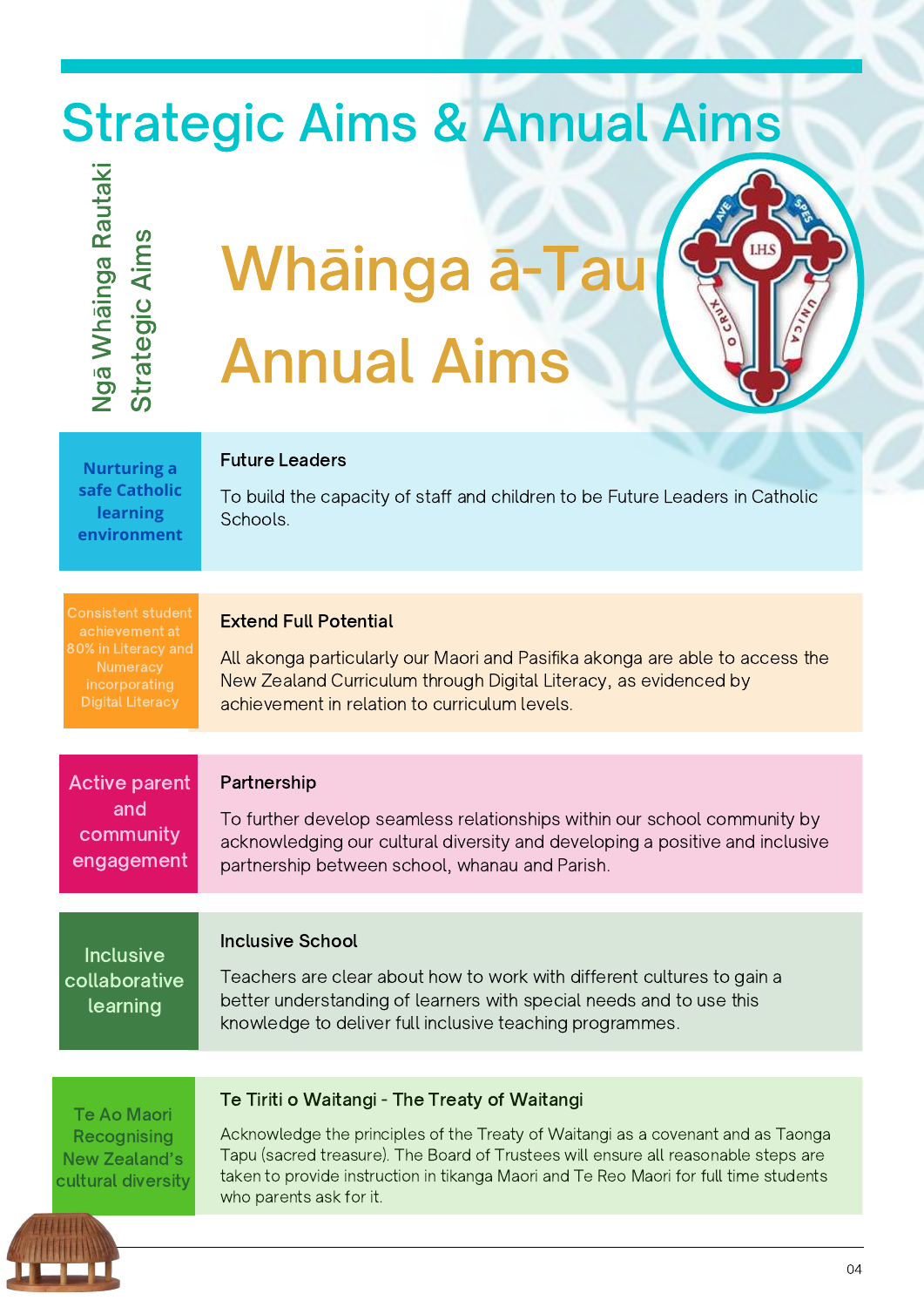# <span id="page-4-0"></span>Mātāpono - Principles

| <b>Christ-centred</b>     | The curriculum supports and enhances the faith life of<br>students as a relationship with God the Father, through the<br>son Jesus Christ, in the power of the Holy Spirit.                                                                                                                                                                         |
|---------------------------|-----------------------------------------------------------------------------------------------------------------------------------------------------------------------------------------------------------------------------------------------------------------------------------------------------------------------------------------------------|
|                           | <b>High Expectations</b> The Religious Education Curriculum, being the prime<br>essential learning area of Holy Cross Catholic Curriculum,<br>supports and empowers all students to learn and achieve<br>of their individual<br>personal excellence regardless<br>circumstances.                                                                    |
|                           | <b>Treaty of Waitangi</b> Holy Cross Catholic Curriculum acknowledges the principles<br>of the Treaty of Waitangi the bicultural foundations of<br>Aotearoa New Zealand.                                                                                                                                                                            |
| <b>Cultural Diversity</b> | Holy Cross Curriculum values and reflects New Zealand's<br>inclusive multicultural nature and the history and traditions<br>of its entire people.                                                                                                                                                                                                   |
| <b>Inclusion</b>          | Holy Cross Curriculum is nonsexist, non-racist and non<br>discriminatory. It ensures that students' identity, language<br>abilities and talents are recognised and affirmed and the their<br>learning needs are addressed. It provides flexibility which<br>will enable teachers to adapt material to fit the context and<br>needs of the students. |
| Collaborative<br>Learning | Holy Cross Curriculum encourages all students to reflect on<br>their own learning, and create their own learning pathways,<br>to progress and to learn how to learn in an inclusive<br>environment.                                                                                                                                                 |
| Community<br>Engagement   | The Holy Cross Curriculum has meaning for students that<br>connects with their wider lives and engages the support of<br>their whanau, parishes and wider communities and<br>encourages children to be committed to the truth of the<br>Gospel, to share in it and to live the Gospel Values in their<br>communities.                               |
| Coherence                 | The Holy Cross Curriculum offers all students a broad<br>education that makes links within and across learning areas,<br>provides for coherence transition and opens up further<br>pathways for learning.                                                                                                                                           |
| <b>Future Focus</b>       | The Holy Cross Curriculum encourages all students to look<br>at the future by exploring such significant future issues such<br>as sustainability, citizenship, enterprises and globalisation.                                                                                                                                                       |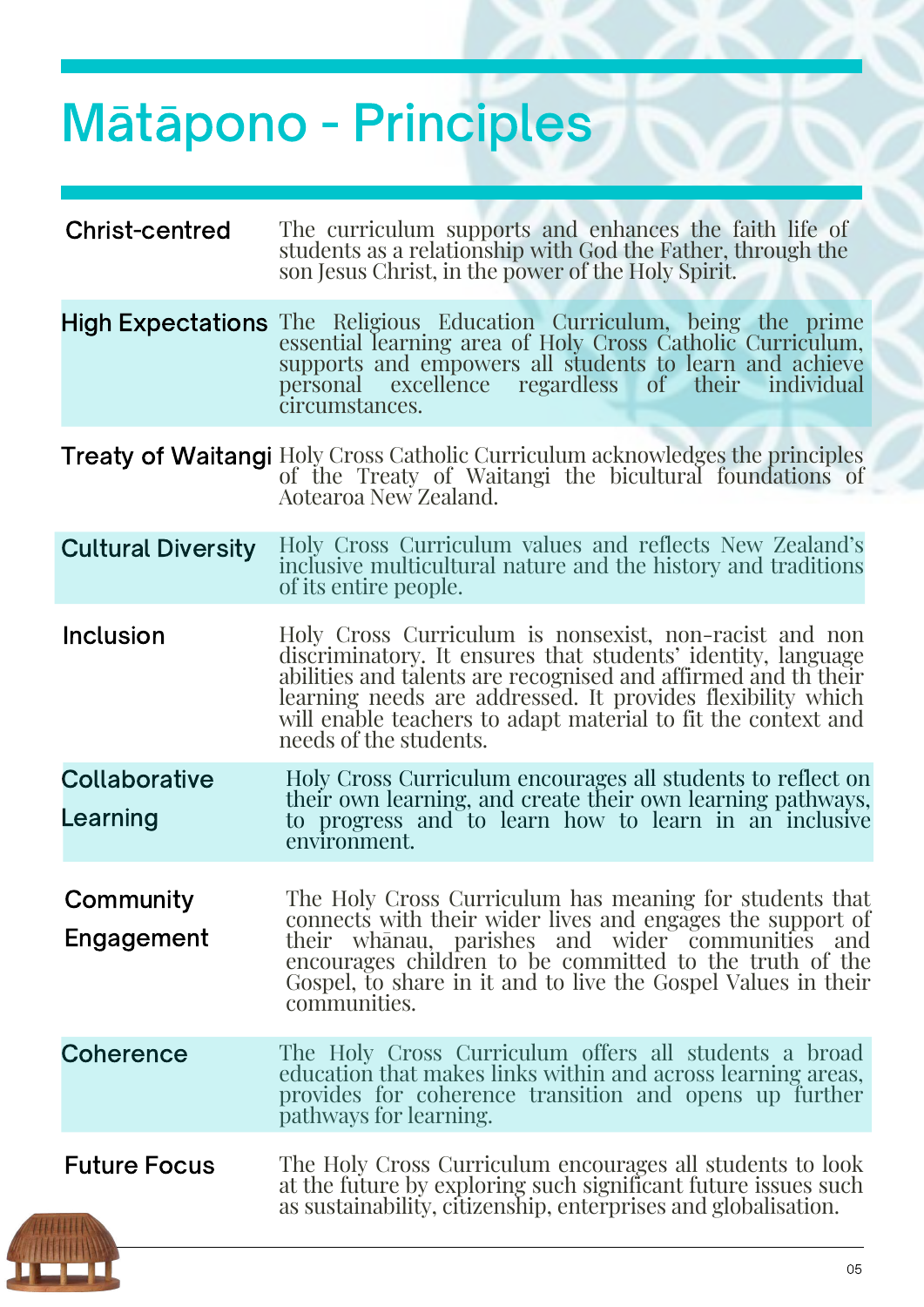### <span id="page-5-0"></span>**CA &T H O LIC C H A R A C T ERLEARNIN GGRO**Z<br>S **G IN CHRIS T**

**LHS** 

h

# **PŪĀHUA KATORIKA CATHOLIC CHARACTER**

Holy Cross acknowledges the beliefs and traditions of the Roman Catholic Church. At Holy Cross, every person is equally valued as an image and likeness of God. Every person has the right to a good education that will encourage everyone to utilise their talents to achieve their potential, to celebrate their cultural background and the cultures of others, and to interact positively with others so that genuine peace and unity is promoted in the World.

Holy Cross is to be a sign and source of faith. It stands as a living sign of a believing community, a witness to the religious convictions of parents, teachers and parishioners. It is a source of faith for young people to build their lives on together, to be witnesses to the Gospel values.

sentations are communication tools that can be used as demonstrations.

- Support children to encounter Christ through prayer, social justice, equity, service and caring for God's creations
- Nurture practising Catholics who keep alive the traditions and teachings of the Catholic faith
- Develop and encourage children to be proud of their Catholic faith, to be hopeful and joy filled
- Provide staff with opportunities to grow on their faith journey through professional development
- Maintain and develop a progressive programme in Catholic Religious Education for all students
- Provide pastoral care for students, teachers and the community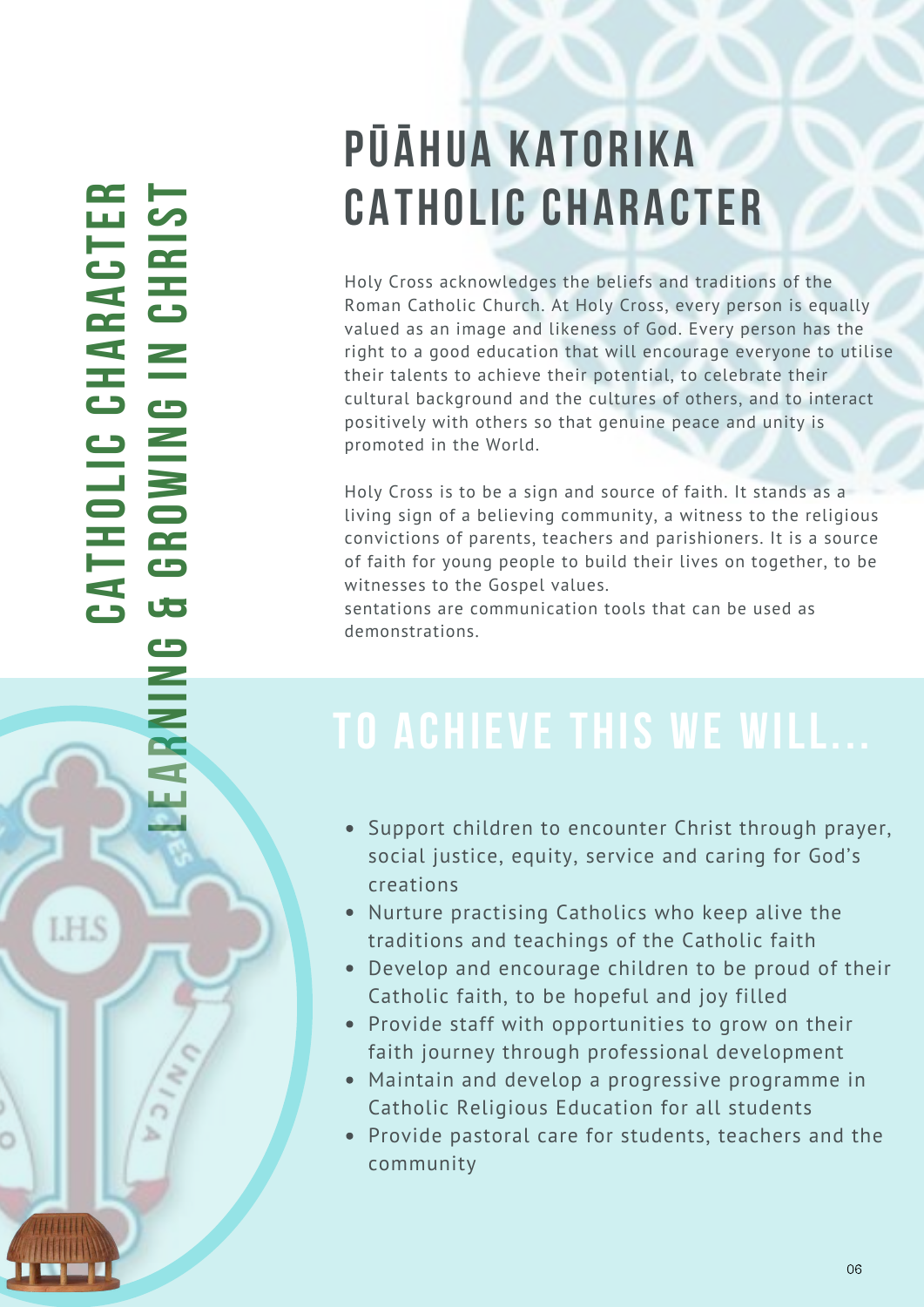<span id="page-6-0"></span>**YRI D'S** ー<br>SI **OANRAMELDIV OAAEZELTWAERNUTGLNISIN UCGOCERLHS** h

# **TE TIRITI O WAITANGI THE TREATY OF WAITANGI**

Holy Cross Catholic School acknowledges the principles of the Treaty of Waitangi valuing the bicultural foundations of Aotearoa New Zealand. It acknowledges the Treaty of Waitangi as a covenant and as Taonga Tapu (sacred treasure). Students will acquire knowledge of Te Reo Maori me ono a tikanga within the context of the Holy Cross Curriculum. The Board of Trustees will ensure all reasonable steps are taken to provide instruction in tikanga Māori and Te Reo Māori for full time students whose parents ask for it.

- Maintain and develop a progressive programme in Te Reo Maori and tikanga Maori for all students.
- Ensure the inclusion of aspects of Te Reo Maori and tikanga Maori in teaching of all areas of the curriculum.
- Reflect the bicultural nature of the school programme and our community and the total school environment and the school wide practice.
- Gather information which can be used to meet the learning needs of our Maori students and raise achievement by:
	- Core analysis of school wide data in literacy and numeracy.
	- Results of data can be tracked, carefully monitored and used as for trend analysis and to form future teaching.
	- Develop annually a Maori action plan in liaison with key community representatives. 07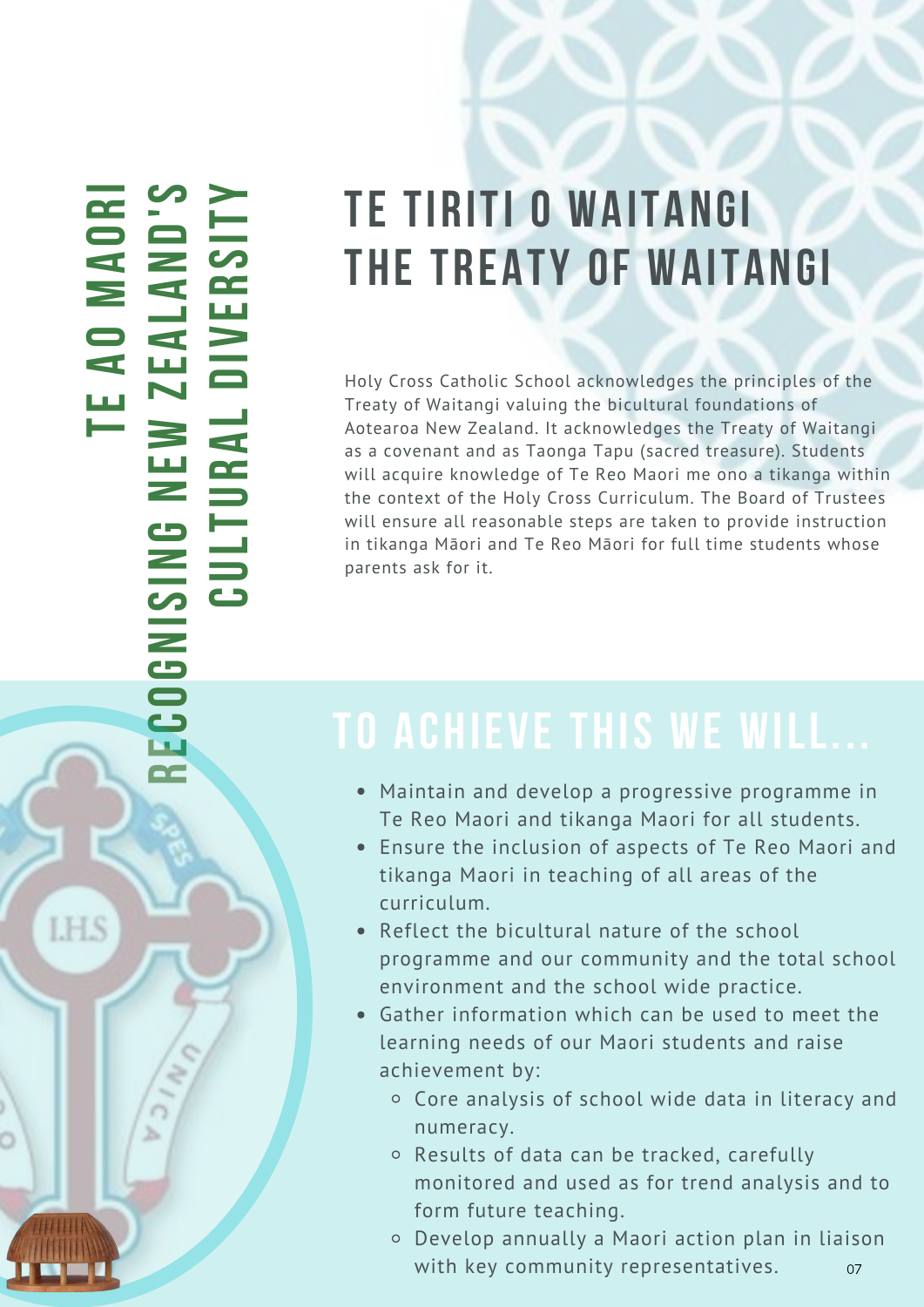### <span id="page-7-0"></span>**PASIFIK AWORLDVIE WECOGNISIN GNEWZEALAND'S CULTURALDIV ERSIT Y**

**R**

h

**LHS** 

## **TAPASA NGA MĀTAURANGA AHUREA TAPASA CULTURAL COMPETENCIES**

Holy Cross Catholic School acknowledges the need to nurture strong, successful and vibrant Pasifika students who achieve educational success. The Tapasa document provides a strategic direction towards achieving these goals, through principles that can be adopted within our school and wider community. The Board of Trustees will take all reasonable steps towards ensuring Pasifika students are encouraged to be confident and secure in their identities, throughout all curriculum areas.

- Ensure the inclusion of aspects of Pasifika culture wherever possible, in a range of curriculum areas.
- Deliberately and systematically utilise a holistic approach to teaching Pasifika children.
- Engage our community in order to support the specific needs of our Pasifika learners.
- Reflect the multicultural nature of the students and our community through our school programme, the total school environment and the school wide practice.
- Gather information which can be used to meet the learning needs of our Pasifika students and raise achievement by:
	- Core analysis of school wide data in literacy and numeracy
	- Results of data can be tracked, carefully monitored and used as for trend analysis and to form future teaching.
	- Lead an annual fono to liaise with key Pasifika community representatives.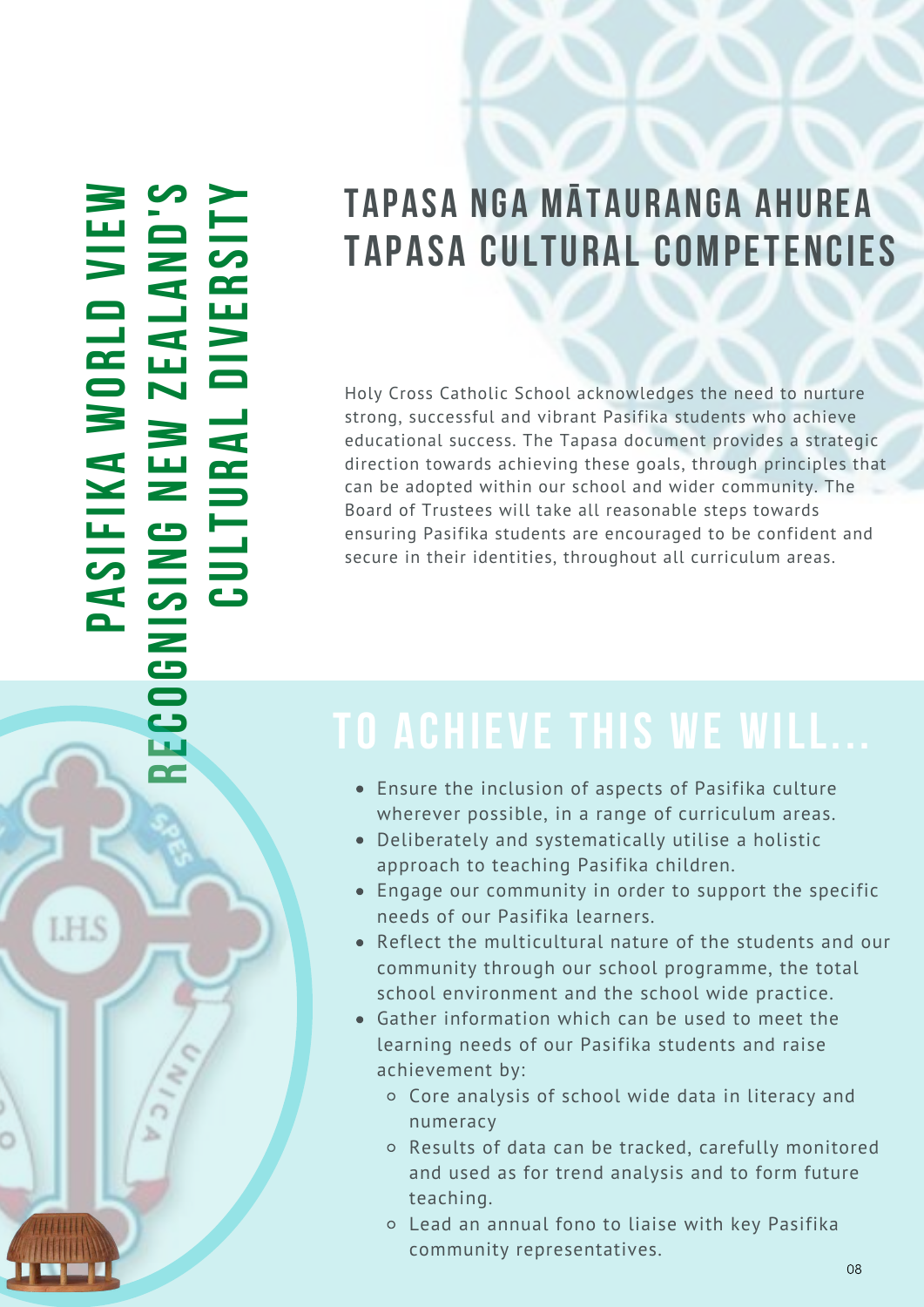<span id="page-8-0"></span>**HOLIS TIC EDUCATIO NWIT HHIG HSTUDENTSUCCESS**E  $\mathbf C$ OG $\geq$  $\overline{\phantom{a}}$ S  $\overline{\phantom{a}}$  $\geq$ GTH E H<br>H O $\overline{\phantom{a}}$ **In the United States** STI  $\bm{\mathcal{C}}$  $\bm{\mathcal{C}}$ H <u>In the set of the set of the set of the set of the set of the set of the set of the set of the set of the set of the set of the set of the set of the set of the set of the set of the set of the set of the set of the set o</u>  $\overline{\phantom{a}}$ D  ${\mathcal{Z}}$ H E  $\geq$  : S $\boldsymbol{\mathcal{C}}$  $\mathbf{p}$  $\mathbf{p}$ OR TI  $\geq$ GEX  $\boldsymbol{\mathcal{C}}$ E  $\blacktriangle$  $\overline{\phantom{0}}$ E  $\geq$  $\bm{\mathsf{C}}$ E

R

**LHS** 

b.

# **WHAKAAKORANGA TOI HOLISTIC EDUCATION**

Holy Cross Catholic School acknowledges the holistic nature of students - their mind, body and spirit - when supporting them to succeed to their highest potential. The New Zealand Curriculum document provides strategic direction towards responding to the holistic needs of students, with goals and principles that can be adopted within our school and wider community to support holistic education. The Board of Trustees will take all reasonable steps towards ensuring students' holistic needs are acknowledged in our learning programmes.

- Understand the various aspects of students learning and development – spiritual, cognitive, social, emotional, physical and cultural – are an integrated and interconnected whole.
- Ensure the school value of human dignity, as underpinned by a Whare Tapa Wha model – recognising the Taha Wairua (spiritual health), Taha Hinengaro (mental health), Taha Tinana (physical health) and Taha Whānau (family health) – underpins a relevant studentcentred curriculum delivery for each student.
- Support teachers to be equipped with a toolbox of practices that most effectively caters to the needs of students – understanding that every aspect of the environment, resources, relationships, emotional climate, interactions and community are recognised as influential.
- Regularly gather information and data using effective assessment practices, thereby supporting progress review of students and adaption of our programmes accordingly, to ensure students' holistic needs are being met.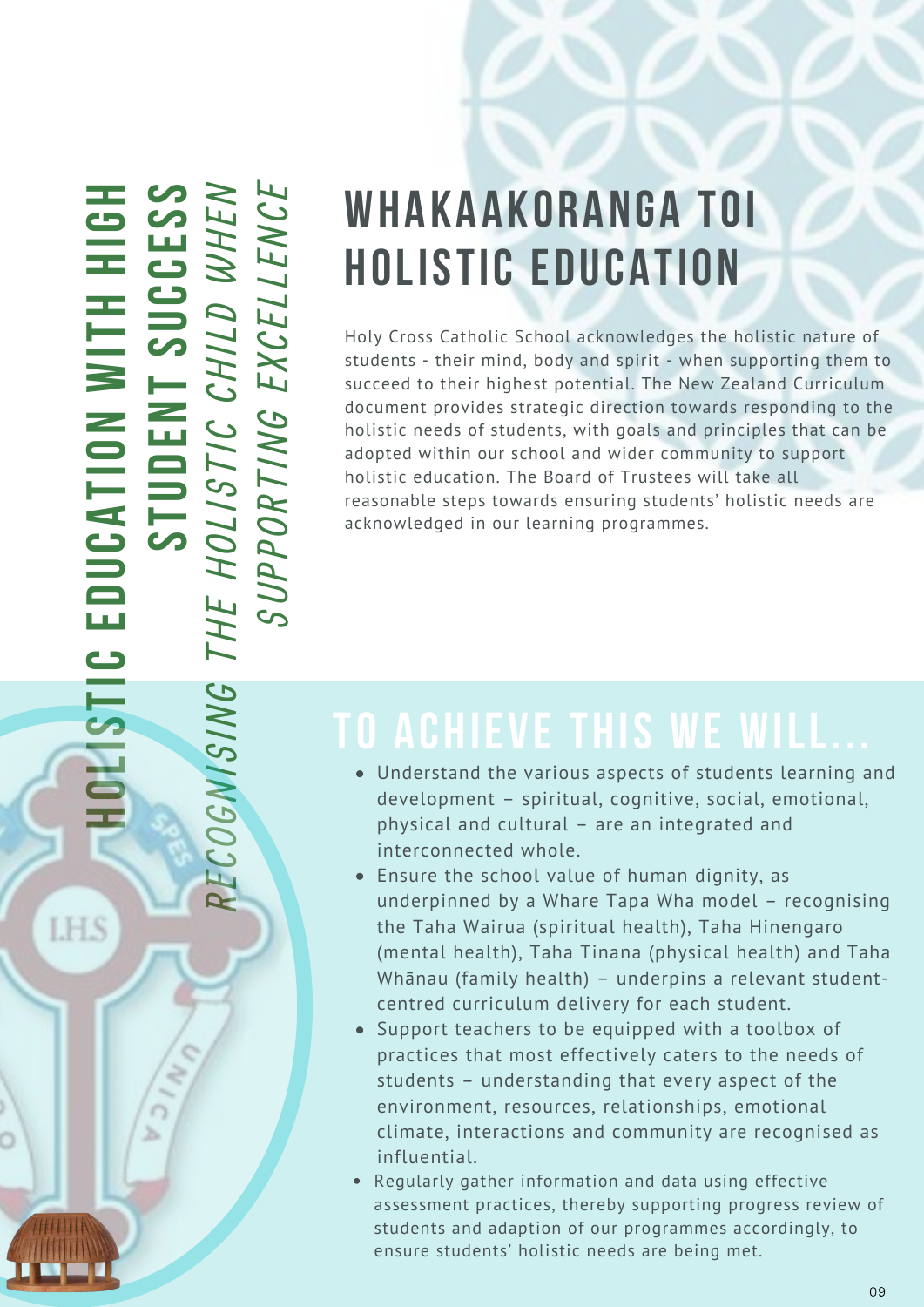<span id="page-9-0"></span>R O  $\boldsymbol{z}$ O $\Box$ N  $\overline{\mathbf{C}}$ E  $\overline{\phantom{a}}$ **F** E  $\bm{\mathsf{C}}$ TI  $\sum$  E  $\mathbf{E}^{-}$ TEA  $\bm{\mathsf{C}}$ H . **In the United States N** G  $\boldsymbol{\beta}$  $\overline{\phantom{0}}$ EA R  $\leq$  1 **In the United States** N : G $\mathcal{B}% _{M_{1},M_{2}}^{\alpha,\beta}(\varepsilon)$ H  $\overline{\phantom{a}}$  $\overline{\phantom{a}}$ R E  $\bm{\mathsf{C}}$ OG $\geq$ **In the United States** S**In the United States**  $\geq$ GEX  $\bm{\mathsf{C}}$ E  $\overline{\phantom{0}}$  $\overline{\phantom{a}}$ E  $\geq$  $\bm{\mathsf{C}}$ E **CLU SIV EEDUCATIO NFORALLSTUDENTS**

 $\mathcal{P}$ 

b.

**IN**

# **WHAKAAKORANGA WHAKAWHĀITI INCLUSIVE EDUCATION**

Holy Cross Catholic School acknowledges the holistic nature of students in supporting them to succeed to their highest potential. The New Zealand curriculum document provides strategic direction towards achieving these goals, through principles that can be adopted within our school and wider community. The Board of Trustees will take all reasonable steps towards ensuring Māori and Pasifika students are encouraged to be confident and secure in their identities, throughout all curriculum areas.

- Ensure the inclusion of aspects of Māori and Pasifika culture across all curriculum areas.
- Provide inclusive educational programmes for those students identified with special needs who require adaptation of the curriculum
- Provide explicit teaching for students requiring learning support and ensure additional Teacher Aide support is available when required.
- Identify students who need acceleration and extension to ensure their individual needs are met and they reach their full potential.
- Access outside agencies to provide specialised support for students that meet the specific criteria, ie. Speech Language Therapy, Resource Teachers of Learning Behaviours, Moderate Needs, Social Worker in Schools etc.
- Liaise with parents through our huis and fonos to ensure students cultural needs are being addressed and provided for in their daily learning.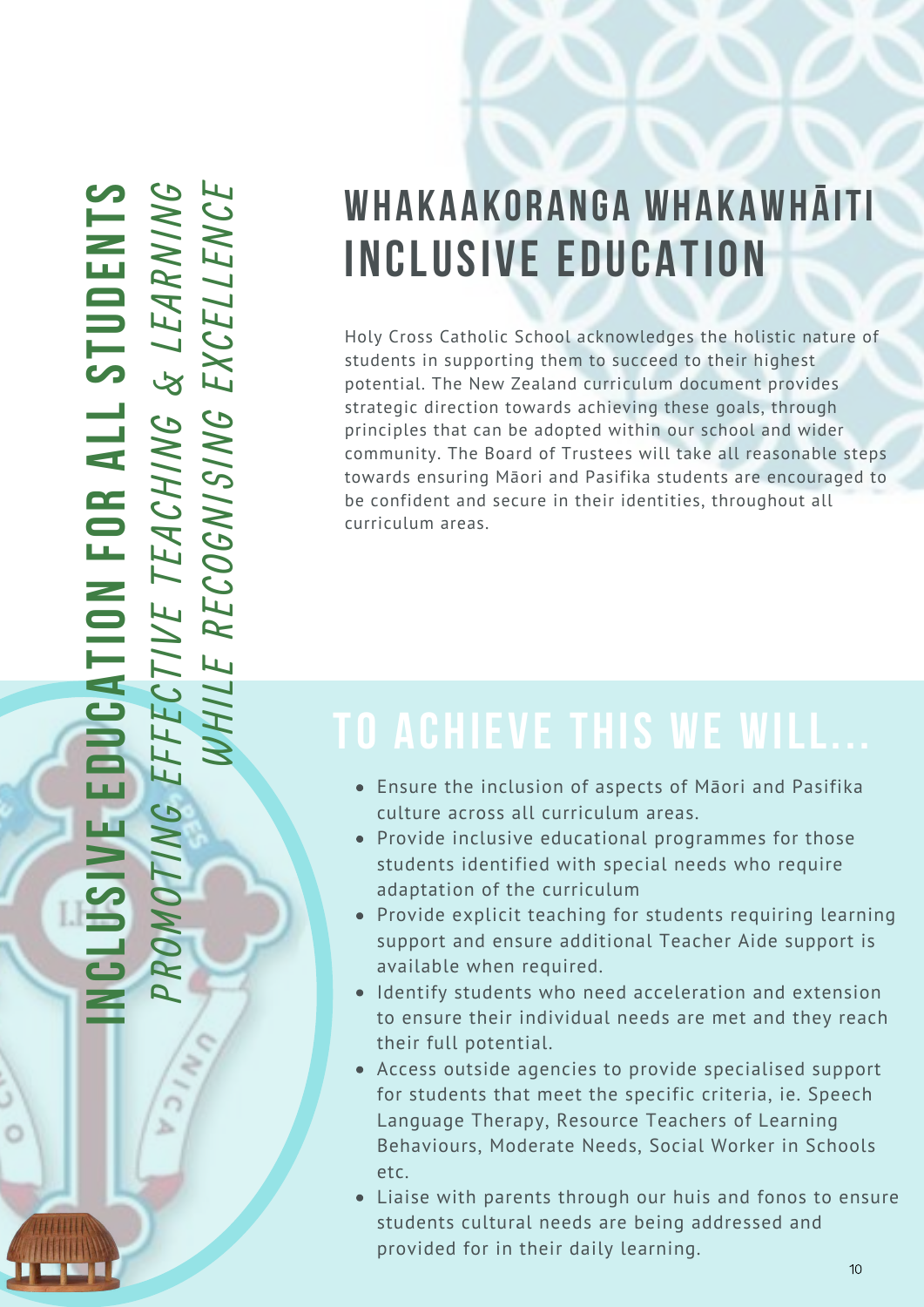# <span id="page-10-0"></span>Huinga Tino Essential Elements



### Whakaakoranga Whakapono Religious Education

Every student is equally valued because they have been made in the image and likeness of God.

## Tuhituhinga Writing Pānui Reading

Students study, use and enjoy language and literature communicated orally, visually, or in writing.





### Pāngarau **Mathematics**

Students explore relationships in quantities, space and data and learn to express these relationships in ways that help them to make sense of the world around them.

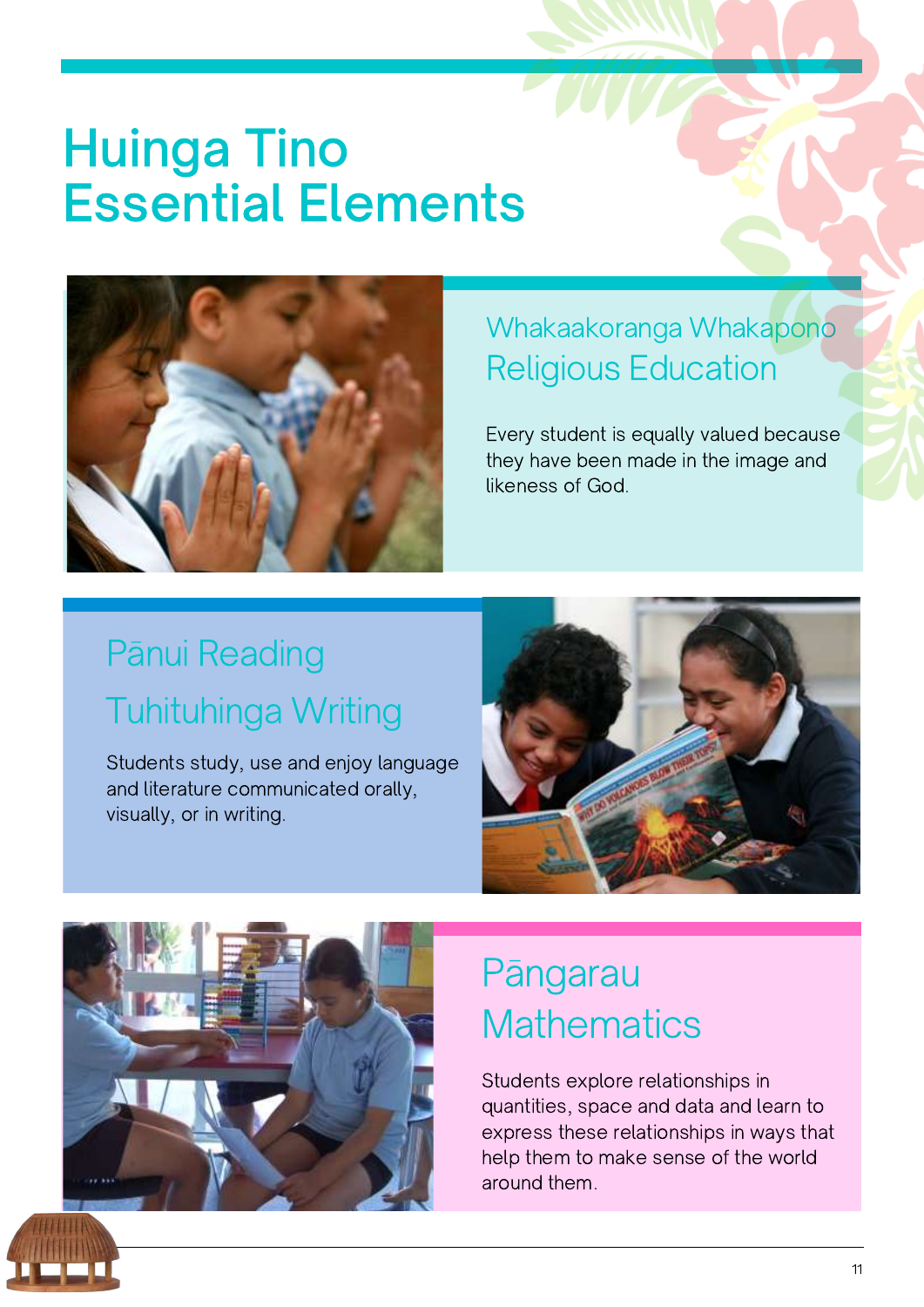# <span id="page-11-0"></span>Huinga Tino Essential Elements

### Pūtaiao **Science**

Students explore how both the natural physical world and science itself work so that they can participate as critical, informed, and responsible citizens in a society in which science plays a significant role.





## Tikanga ā-Iwi Social Science

Students explore how societies work and how they themselves can participate and take action as critical, informed and responsible citizens.

## Hangarau **Technology**

Students learn to be innovative developers of products and systems and discerning consumers who will make a difference in the world.